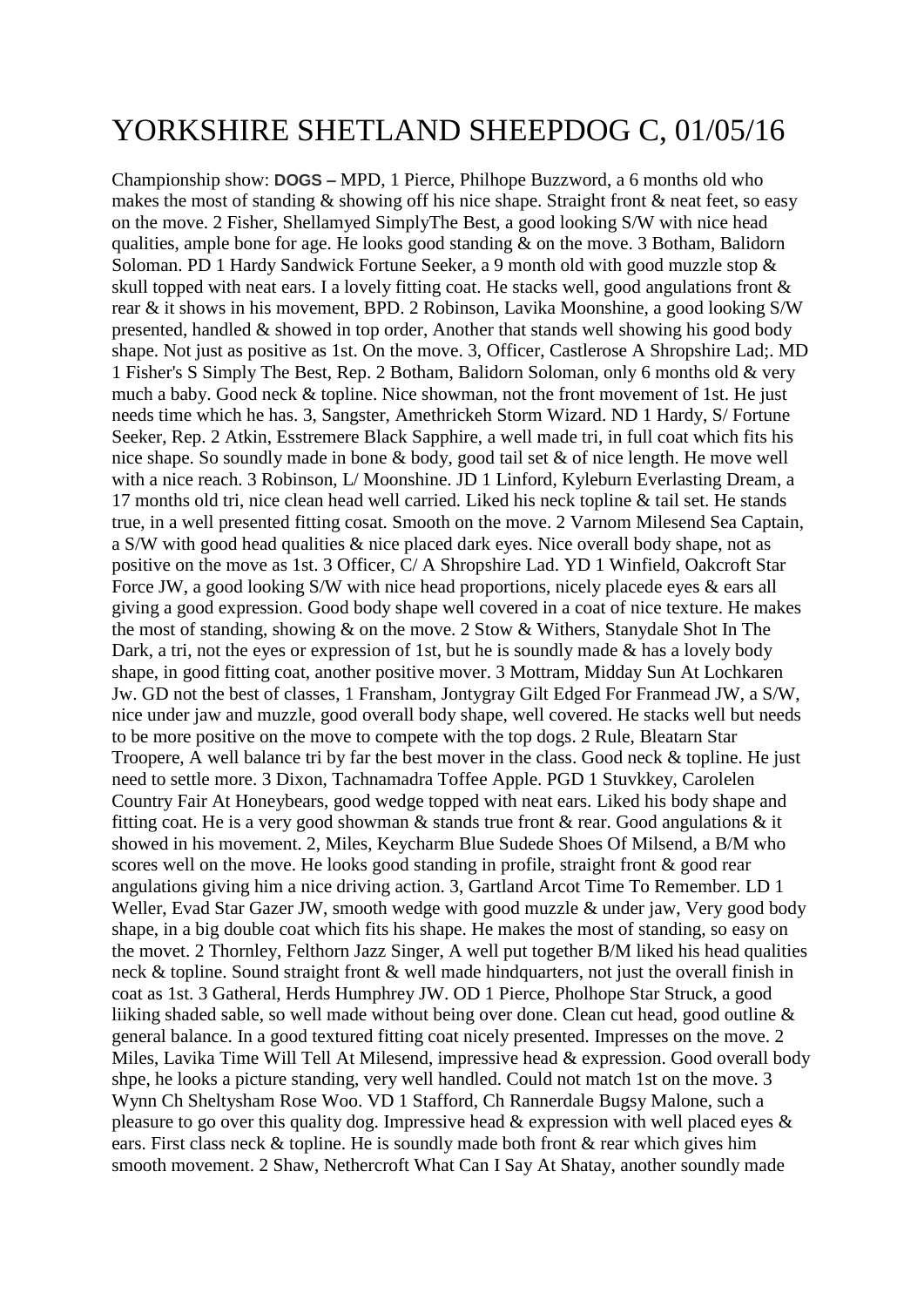Sh/S so sound in bone & body. Straight front, good depth of chest with well sprung ribs. In good double coat, so easy on the move, good showman. 3 Holmes, Oakcroft The Charmer At Dendor. Sp Owners D 1 Simons, Blazecroft Blaze of Gory. A well presented dog who makes the most of standing & showing. Good neck & topline, and he looks good standing in profile. Covers the ground with ease. 2, Tinker, Hillhenry Winter Storm Over Riggsbeck,a well made B/M a size bigger than 1st. He is soundly made in bone  $\&$  body with good angulation  $\&$  it showed in his movement. 3 Bladon, Puncknowle Golden Sunlight At Kiemont; Sp S/W D 1 Rigby, Lythwood Secret Dealer,a quality S/W shown & presented in top order. Lovely clean wedge with well set ears. Liked his body shape all well covered. He stands true front & rear, moves as one would expect from his good confirmation. 2 Fransham, Jontygray I Have A Dream For Franmead JW, a good looking dark shaded sable. Scores in head with well placed dark eyes, he uses his ears to adventage. Liked his make & shape, A pleasure to see on the move. 3 Stuckey, Carolenen Fair At Honybears. Sp O, Tri, B/W, B/T, D, 1, Sorocky, Mohnesee Man In Black With Sheltisha JW Sh CM, a well put together Tri, who makes the most of standing showing off his 1st class body shape. So sound in bone & body, in good double fitting coat,which was presented to a tee. Good front & rear assembles giving easy action. Res. CC just a size bigger than the cc winner. 2 Linford, H Thunderstorm, Hardy, Rep. 3, Sandwick Kirov. Sp O B/M, Fisher, Ch Shellamoyed Wizzard Of OZ JW, a 6 year old B/M of lovely type & overall balance, he must be one of the best blue merles that I have handled. In lovely coat of correct texture & colour. Impressive head & expression. Firm forequarters shoulders well laid back, nicely angulated shoulder & upper arm. Sound hindquarters with good hocks. Well developed body back level all well covered in a well presented coat. He looks a picture standing in profile and is a very impressive mover & showman, CC & BIS. 2 Tinker, T Winter Storm Over Riggsbeck, Rep. 3 Murphy, Tachna. Brace Along with my co judge we placed, 1, French, two very similar bitches both of nice size and shape. They stand and move so well together. 2 Bywater, two nice tricolours and looking through the catalogue I see thay are litter brother & sister, both very well presented and Handled. 3 Winfields brace;

Jack B Bispham

**BITCHES –** It was a great honour to be voted on the club ballot to judge at this prestigious show, & to have such a superb entry of high quality bitches, I wish to thank my stewards Mary & Rosanne, for all their work to keep things moving.

I would like to thank the exhibitors on the cleanliness & excellent presentation of their exhibits, & for the pleasant atmosphere which prevailed.

Much has been written about the steep upper arm in the breed which appears in a great number of shelties, this became obvious especially by affecting front movement which was apparent.

In some of the classes the quality was such, I had to make hair splitting decisions, & as always some beautiful bitches went cardless. I wish to thank all the exhibitors for giving me the privilege of handling their shelties.

**MP** (12,1a) 1 Gather Alls Herds Hopefully, 7 months red s/w this little baby has charisma personified! The immediate impression is one of total balance, so well constructed, & handles herself with dignity, she stood & lifted her neck to show off her excellent overall profile, she has a superb neck & shoulder, correct length of upper arm, well sprung ribs, gentle slope over the croup, & the excellent turn of stifle, & short well let down rear pasterns, neat feet, & good bone, she is of ideal size, her head is beautiful to handle, having a moulded foreface&. Her skull is already filling and flattening with ears on top, & the finishing touch was her sweet eye & expression, she never relaxed her overall posture, & completed the picture with just the right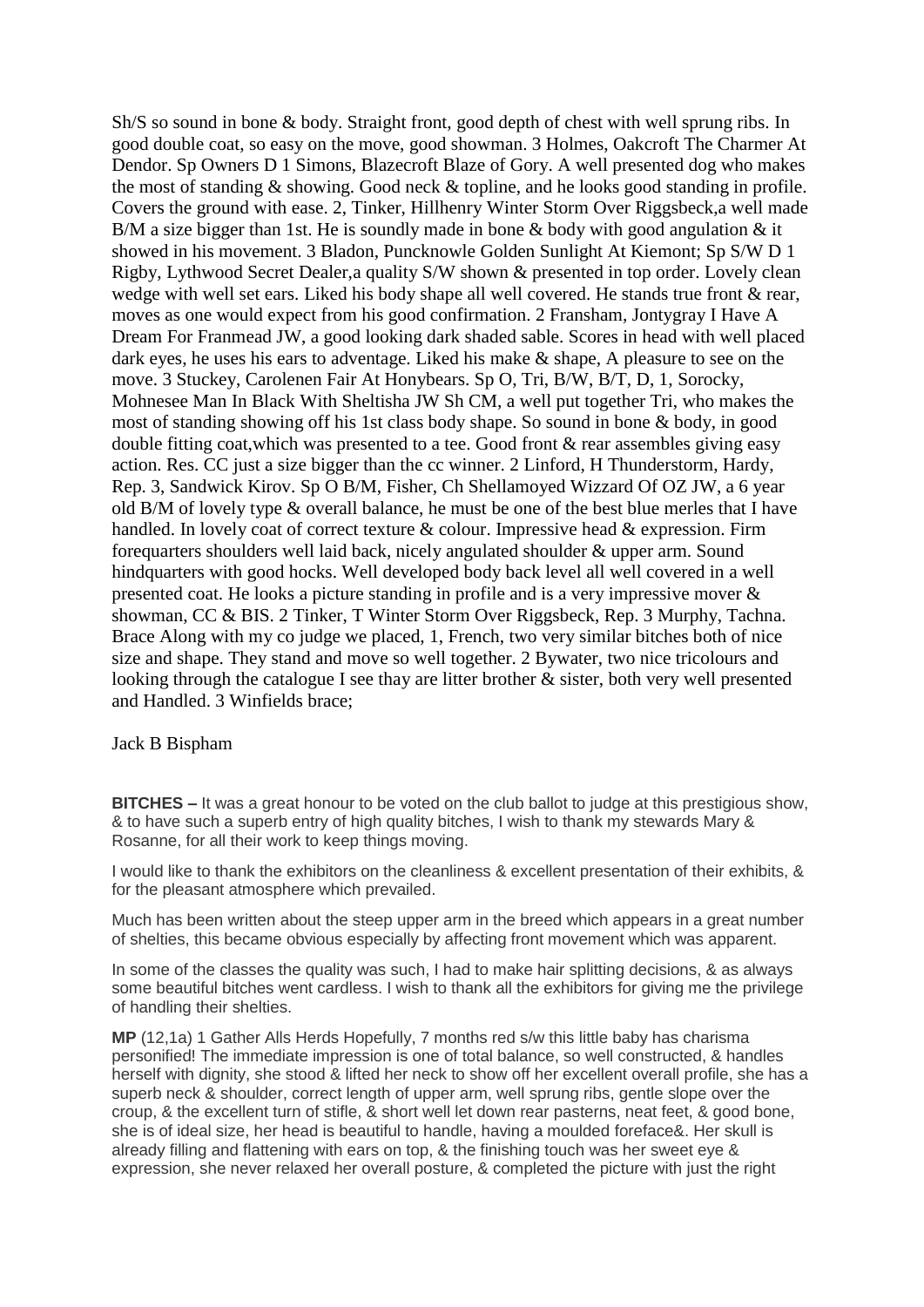amount of coat & moved so very well, with agreement from Mr Bispham my co judge, she was awarded BPIS; 2 Nixon's Japaro Touch The Stars, this is another top quality puppy who will no doubt give 1 a run for her money, she is slightly bigger & more mature being a month older, bright g/s so typical of this kennel with the sweetness in head eye & expression which one associates with this affix, obviously as she is more mature, her skull is well filled & finished, she has a correct stop, & well filled foreface, with a pretty white blaze, good ears which she can use, she is quite a glamour girl with lots of white to take the eye, she has a straight front, & good length of body & moved well in front & behind two very nice bitches who could change places either way; 3 Fransham's Sheltysham Bedazzle. **P** (13,3) 1 Robinson's Lavika Good Luck, a quality bitch with a classic elegant outlook, when she first entered the ring, she seemed very composed & was showing her feminine elegance to every advantage, her profile presents a lovely picture from any angle, excellent neck & shoulder, a level backline, sweeping turn of stifle & short hocks excellent body length presenting a racy outline, I loved her beautiful head profile, with parallel planes, perceptible stop, well filled flat skull correct eye placement giving a soft enquiring expression & ears on top, I thought at one stage she was beginning to lose her composure, as her movement was slightly lacking in co-ordination, her young handler did very well trying to appease her disturbance, however, her quality was such she could not be denied her placing, as on re moving she seemed to restore her equilibrium & settle to the job in hand, & has star quality, one who will have her names sake on her side to take her further as she matures; 2 Hayhursts Milesend Sweet Melody at Keycharm, this young lady caught my eye as she entered the ring as did her litter sister who is not dissimilar & was also placed in this class, I loved her, unfortunately she had lost some of her coat, but with maturity has all the potential of a future star, very feminine pale g/s she has the most lovely head eye & expression, beautiful neat ears, & a very balanced young lady, as she is 11 months old she is at the age where her coat is beginning to go, she has good legs & feet, & good hindquarters, & moved well, I feel she needs time to mature & body up, & then she will be a force to be reckoned with; 3 Amblers Watchwood Sweetheart of Chalmoor. **M** (13,1) 1 Herds Hopefully; 2 Fransham's Sheltysham Bedazzle, came up from MP, tri, has a very impressive silhouette, standing has a beautiful body profile, super in outline, jet black coat. Over good bodylines, she has a good reach of neck, excellent lay back of shoulder & upperarm, shown in good coat, not quite the sweetness in head & eye as 1, & needs to be more positive in hind action; 3 Stow & Withers Stanydale Luck Be Lady. **N** (9) 1 Morrisons' Jontygray Golden Dream at Ketim, I was surprised to see this bitch in novice, at 19 months her overall picture just hit me like thunder, & thought she was absolutely gorgeous! Her overall outline created a great impact, bg/s shown in good coat, the neck on this young lady blew me away, she had a good straight front, good turn of stifle & short hocks, & one of the few with a long tale, she moved especially well, she had a very clean wedge head with a narrow blaze enhanced by a smudge on the end of her nose, her lovely dark eyes were well placed giving a merry expression, good stop, & correct ear carriage, & showed herself off all the time, in the challenge she was a definite contender, it was a pity that her handler turned her in the opposite direction to all the others in the line up, I did ask her handler to turn her round the other way, which she did briefly, only to find on final assessment she once again was facing in the opposite direction to the rest of the bitches, such a pity, as the alignment was broken to her detriment, as I could only view her profile from the rear against her competitors; 2 Herds Hopefully; 3 Watchwood Sweetheart at Chalmoor. **J** (14,3) 1 Lavika Good Luck; 2 Fishers Shellmoyed Babycham, g/s who has made a name for herself in the puppy, classes, she is definitely an eye catcher, very showy sable with a wealth of coat which was beautifully presented, well filled body & depth of rib, shows non stop, she has a moulded head, with well filled foreface, & good stop, flat skull, good ears, not quite the sweetness in eye as 1 or the same reach of neck in profile, good turn of stifle & short hocks, & moved out well; 3 Bywaters Lundecocks Cover girl with Tachnamadra. **Y** (12,4) 1 Daniels & Taylors' Pepperhill Kicks & Flicks, this b/m is the most fabulous colour, & will always command attention, just out of junior & moving on to be with the big girls, her make & shape is first class, she has well arched neck depth of rib & sturdy workmanlike construction, she has adequate length of back excellent body & bone superb hindquarters & well let down hocks, & moves with purpose & drive, her head is quite finished with flat skull correct stop, & well placed eye & lovely merle ears, attractive white blaze & engaging blue eyes giving a lovely soft expression, her merle markings altogether enhance the picture together with her rich tan & beautiful presentation she has gained a reputation which she will no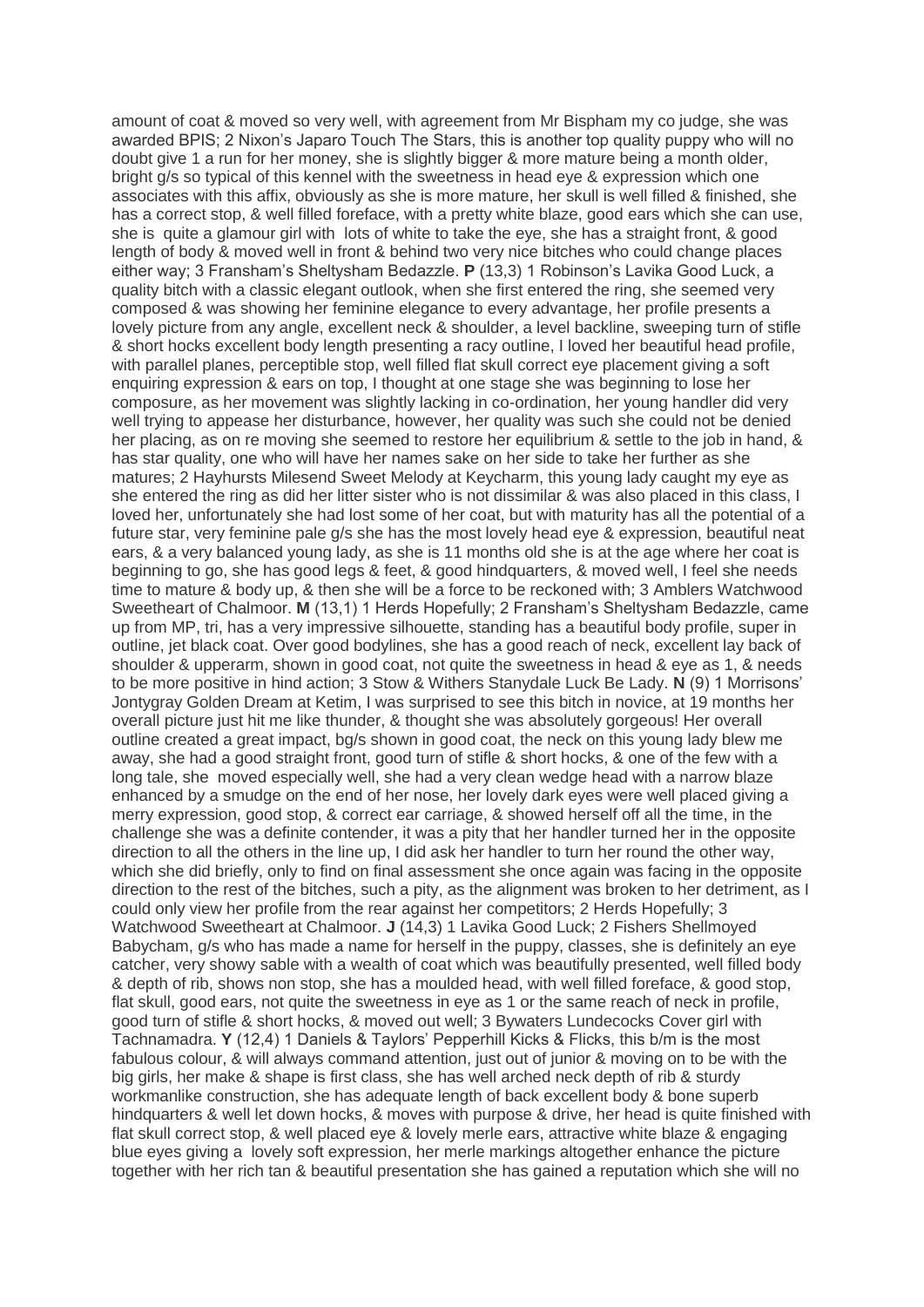doubt maintain in the future; 2 Deveson's Janetstown Je suis, I have often admired this very elegant bitch beautifully groomed & so feminine. She has such a lovely clean head with flat skull neat ears on top which she can use, well placed eye giving the desired expression, good legs & feet & good hindquarters & moved well, just not quite the reach of neck of 1, but this little girl will always demand attention as she has so much going for her; 3 Wellers Dukeson Chasing Stars over Evad. **G** (16,1) 1 French's Lindfern Bee Enchanted, what a lovely bitch this is, she quite captivated me with her true sheltie type, she possesses all the sweetness & femininity, she is such charming exhibit, another in total balance, rich s/w with a beautiful clean wedge head, moulded foreface with good underjaw & lip line, flat skull, correct stop beautiful dark eyes well set, giving that exquisite expression that only belongs to the Sheltie, neat well placed ears, completely balanced throughout standing foursquare, on good legs & feet, & shown in good coat with sweeping petticoats well presented,  $\&$  had the added advantage of being the best mover in this class, she was competing against some of the breeds top bitches on the day, but she too was entirely at one with her handler & can hold her own in any company I found her to be irresistible in the challenge, & was pleased to be able to award her the RCC; 2 Hateley's Willogarth Tangerine Lace at Mohnesee, a well known bitch who is top quality, close up to Bee Enchanted & I had to split hairs to separate them, she too has all the feminine features to take her to her title, there is nothing to dislike about Tangerine Dream she too has all the essentials of a star, with the same confident outlook & ring presence it was only the slightly longer profile of 1 that influenced my decision, I am sure her day will come; 3 Fishers Rowancrest Blue Champagne at Shellamoyd. **PG** (10,3) 1 Wuper's Murieston Classic Design, gs/w, aptly named, she has a classic outline, & certainly demands attention, she oozes personality & showed with all the confidence in the world, a lovely golden sable with a straight front & strong pasterns, super neck, shoulder & upper arm, good overall body length, excellent turn of stifle & very positive mover, she has a most lovely head, with correct stop & lovely eye & earset, she had the sweetest of expressions, & had ears on top, & never let up showing, she also possessed a good coat in lovely bloom; 2 MottramsAnastasia Dreamer at Lochkaren, a very pretty bitch slightly shorter than 1, feminine in outlook shown in good coat & condition, her movement was excellent so true both in front & behind. She has good bone depth of rib, & good hindquarters, pretty head with sweet eye & expression, I would just like to see her with tighter ear placement to complete the picture, nevertheless she has much to offer & will always be in the line up for her very sound movement; 3 French's Sony Snow Fall over Lindfern. **L** (10,2) 1 Elders Ellenyorn Endless Love Shaded, s/w who excels in overall profile, she is in full coat & super condition, & has all the essentials of the breed, when standing away from her, one can appreciate all that she is, she was put down to perfection, & showed off all her charms admirably, she is ideal for size, yet has substance without any weakness, excellent neck let into good shoulders, good backline. Super turn of stifle & short neat hocks, moved well, she is also so feminine with a lovely head, well filled foreface correct stop & very sweet eye & expression neat ears on top all combined, a bitch of quality, one I considered for top honours as she fully deserves to be made up, she was unfortunate to meet some outstanding bitches on the day, I am sure she will gain her third challenge in her present form in the not too distant future; 2 Bray's Lianbray Locked In Love, another well known bitch who is a consistent winner, most elegant, with good length of body, lovely clean refined head, most lovely head & eye, and using her good ears to show herself, there was no problem with her movement, standing correctly the whole time, she was in complete unison with her handler it was a matter of splitting hairs as the competition developed, another that deserves to take her title on quality alone; 3 French's Lindfern Enchanted Dancer. **O** (10,2) 1 Miles Ch Milesend Milkshake, it was indeed a pleasure to have the opportunity to handle & judge this bitch, any aspiring judge should have the opportunity to have the picture of this bitch in their mind to learn from, much has been written about this lovely sheltie & now at the age of 9 years all but a few days, she is still the classic sheltie. One should aspire to breed. Her head is the Standard! Everything about her is top class, she is perfectly balanced throughout, elegant, yet capable of working at the same time, she was carrying a full coat, despite her wheaten sable colour she could not be denied, as this is part of the charm of what she is, her eyes are the darkest of dark. Together with her very dark pigmentation in contrast to her coat colour, emphasizes her beautiful expression. Her movement was the example one would expect from her construction, obviously belying her years to compete against her contemporizes. She was shown fearlessly against some stunning bitches, her quality & grace took her through with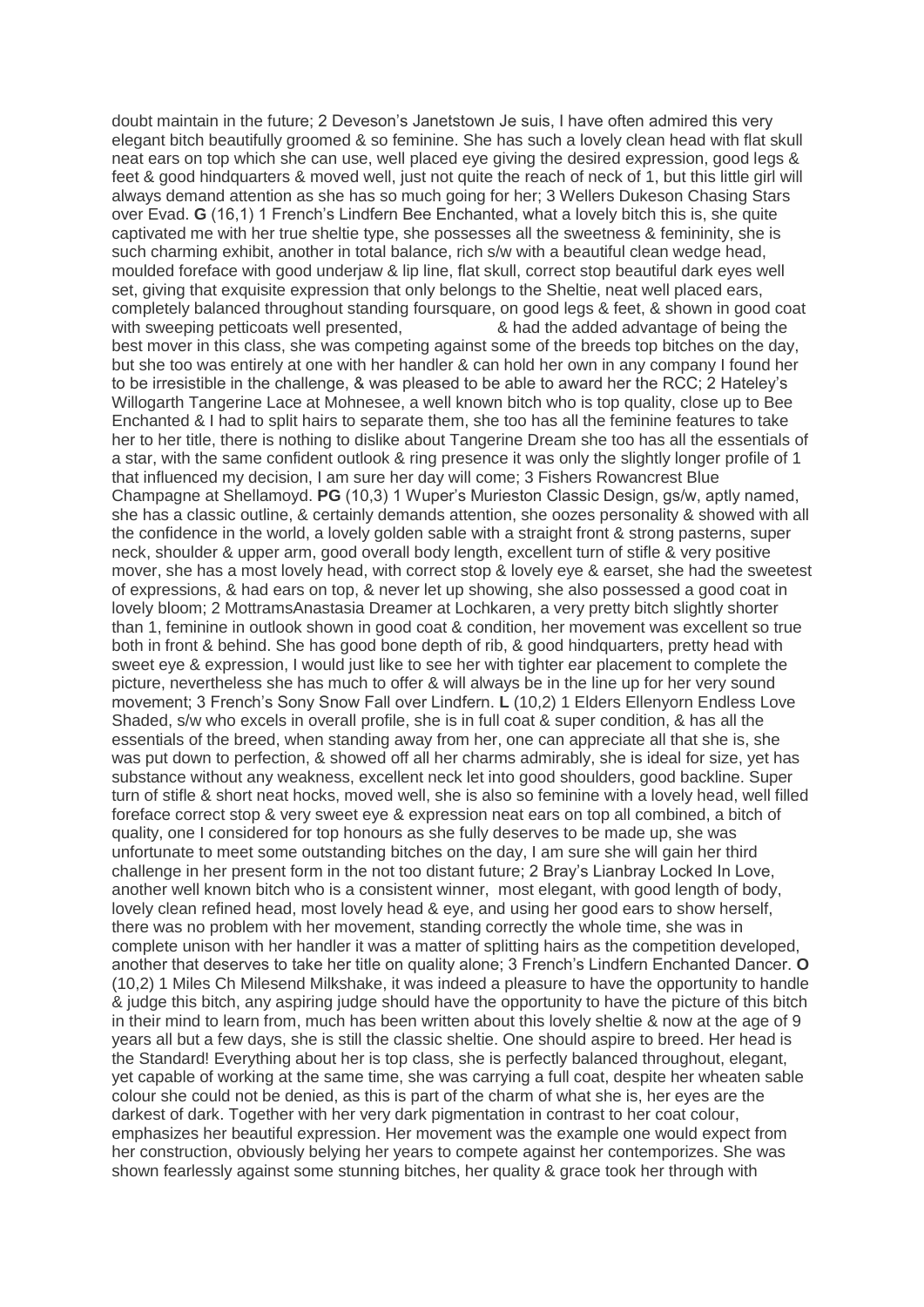agreement from my co judge to BV; 2 Ambler's Chalmoor Star Gazer, now at 4½ years I feel she is in her prime, a favourite of mine, who simply sparkled when she came into the ring, I have always like this bitch, & placed her well as a puppy when she gained her JW, her presentation was immaculate, she is such a feminine girl, with balanced bodylines, somewhat shorter throughout than Milkshake but this was no a detriment to her, being different in type, her blue is blue, & her merling is ideal, & the black in her coat was a striking contrast, her head is fully moulded with rounded muzzle definite stop, lovely eyes & expression, & neat well placed ears, super bone legs & feet, she moved with drive, will always commend attention in any company, it was nice to see her as a fully developed mature bitch; 3 Robinsons Lavika Lifetime. **V** (10,2) 1 Stafford's Ch Rannerdale Star O'the North, this bitch is a dream of a Sheltie, now 8 years old, & still teaching the younger ones a thing or two, I loved the way she never took her eyes away from me on my assessment of her, looking directly at me, as if to say 'look at me'! It was a great pleasure to look at her, o/s so glamorous with the most lovely head eye & expression super ears, showing herself off, standing perfectly foursquare. Moving with all the confidence of a veteran, with attitude as if to say 'well who's going to be second'? She is such a beautiful girl one I would have loved to have her taken home, a cheeky girl with all the mischief in her eyes so typical of the breed. Beautifully presented. A credit to her breeder owner; 2 Lee's Chalynwood Chumani, almost 8 years dark shaded sable beautifully groomed lovely to look at, another who belies her years, very well constructed, good neck & backline, excellent hindquarters, she had a lovely head with a good head profile, dark almond eyes. Giving a sweet expression, good ears, never let up showing, in this lovely class; 3 Thornleys Felthorn Diamond Diva. **Owners B** (6,2) 1 Simons Blazecroft Silvercascade, aptly named for a b/m, she was an attractive bitch nice well broken colour with rich tan, pretty head markings, possessing a good head with well filled foreface, correct stop, & flat skull & well placed eye & good ears, racy outline, I would have preferred her to be smaller all round as she was rather up to size but her colour & outlook won her class; 2 Gamble's Balidorn Mixed Emotions, pale g/s/w 10 year old attractive in profile, but I would have preferred her to be slightly smaller, a lovely older lady who just showed her heart out she had a strong back line good reach of neck, longer in head, so in balance. Good ears which she used & responded well to her handler. Moved very well for her age, & enjoyed showing herself to every advantage; 3 Samhaven Magic Kiss at Karlaina. **S/w** (10,2) 1 Rigby's Lythwood Sculptress, 2 year old. A classic bitch which took my eye immediately, she was so feminine with elegant body lines, superb neck & shoulder excellent depth & spring of rib, covered by a wealth of coat well groomed, very good bone & neat feet, & well angulated hindquarters which enabled her to move with effortless gait, her head was a pleasure to handle, she had the correct head profile with parallel planes. Correct stop placement, well filled foreface, & good under jaw & lip line. Her dark almond eyes were correctly placed giving a soft gentle expression, & lovely ears which she used constantly, in my opinion she was in a class of her own, standing responding to her handler on a loose lead relaxed to show off her beautiful profile, she obviously possesses the look that champions have, that separate them from the rest, this young lady had it all in abundance, & I had no hesitation in awarding her the CC in excellent company against the cream of the breed in attendance. RBIS, BOS; 2 Staffords' Rannerdale Queen Of Hearts, I followed this bitch in the last year or so, when she was chasing her title, I thought her to be very lovely & not dissimilar to 'star of the north', she is very much the Rannerdale type, r/s with all the glamour & coat, & the lovely eyes & expressions they all have, which greatly appeal to me, & she deserved her title undoubtedly, today by splitting hairs, despite my fondness of her, she could not quite match the head profile of Sculptress, & this is not a criticism as she was most unlucky to meet 1 in such splendid form; 3 Murieston Lady Lucinda. **Tri/w/B/t** (7,1) 1 Sporockyj's Mohnesee Black Is Back, 5 year old who is fully mature good overall length & outline I liked her stance & she presents a good picture, she is a good black with rich tan markings, she has a nice head, with flat skull, correct stop, well placed eyes & good ears using them very well, all together combined to give a sweet expression, while she moved out quite well, I would prefer her to have shorter rear pasterns which makes her stifle look less angulated; 2 Gatheralls' Herd Hallucination, well known tri nice size & feminine outlook. She was in good coat, but more could have been made of her presentation, she is well angulated behind, & a very sound mover, she is a pretty girl with a nice outline, who showed well, I feel she has come on a great deal In this last year & making a name for herself she was not feeling on top form as she lacked animation, however a nice bitch who will continue her winning ways; 3 Sheltisha Kiss At Midnight for Blazecroft. **B/m** (7,2) 1 Barnett's